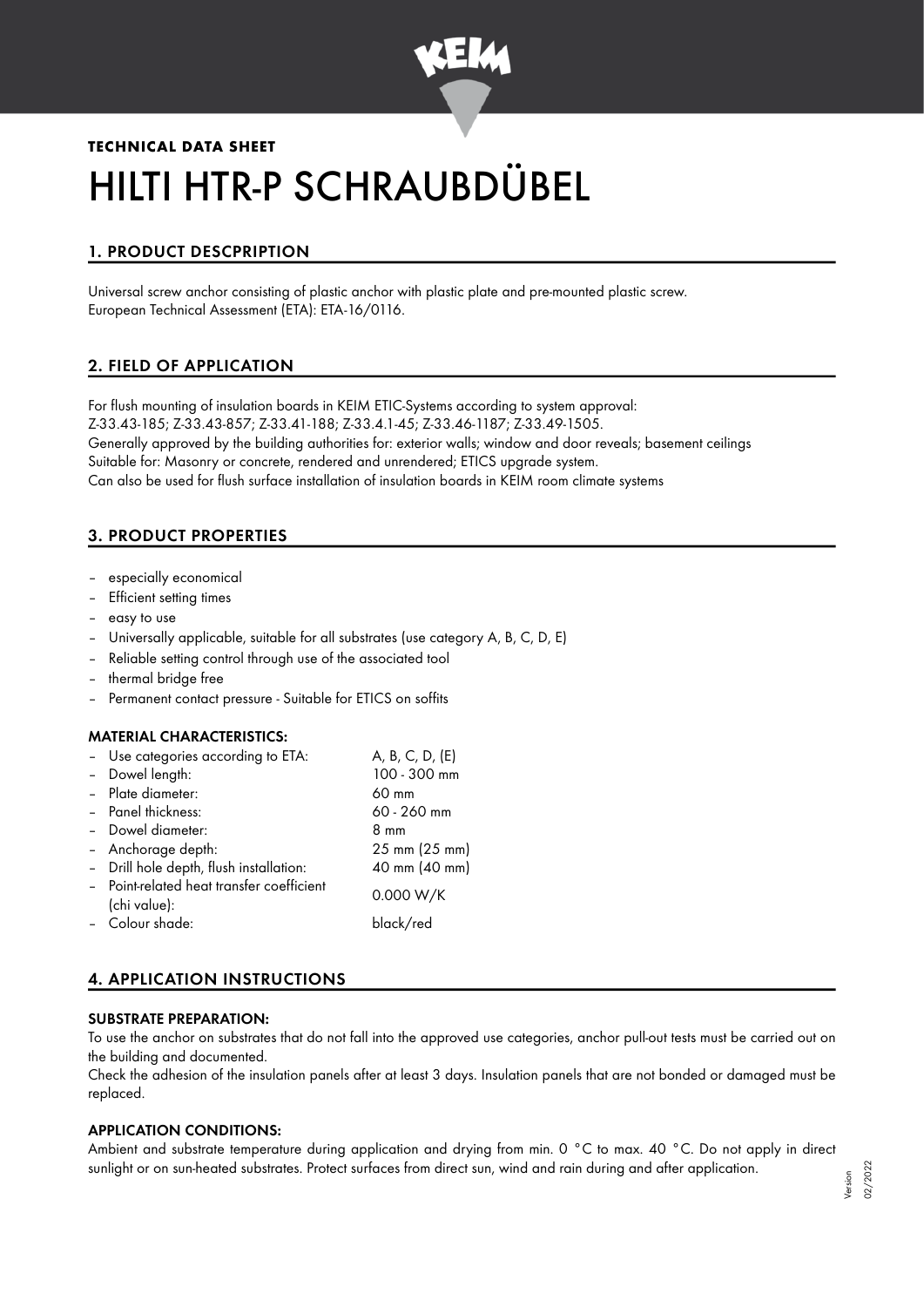#### APPLICATION:

The use of system-specific tools for optimal anchor installation is recommended. Combinable with the dowel plates Hilti HDT 90 and Hilti HDT 140.

#### DOWELING:

Anchoring is carried out in glued and dowelled ETIC systems using ETICS fasteners approved by the general building authorities or by the European authorities according to DIN EN 1991-1-4/NA. The required dowel quantity depends on the building height and the respective wind zone in which the object is located. For further information, please refer to our ETICS Technical Guide, Chapter #8, ETICS Wind Suction Loads. HILTI HTR-P Schraubdübel may also be used on sub-views: Anchoring is performed through the reinforcement mesh using ETICS fasteners approved by the general building authorities or by the European authorities. The required fastener quantity and the grid dimension depend on the insulation thickness, the building height and the respective wind zone in which the object is located. At soffits, doweling through the fabric is generally mandatory, even in only glued systems. In only glued ETIC systems, constructive anchoring with suitable ETICS anchors is permissible. In the base area, the perimeter and base insulation panels can additionally be mechanically fastened with ETICS fasteners approved by the building authorities. The minimum number of fasteners is 4 fasteners  $/m<sup>2</sup>$ . In the area of the vertical structural sealing (up to 150 mm above ground level), the insulation panels must not be dowelled. The insulation panel may also be used as a basement ceiling insulation panel: Without fire protection requirements: The insulation panels may only be glued to new substrates up to a maximum weight per unit area of 15 kg/m² (including any final coating). In the case of insufficiently load-bearing substrates (old substrates) or if the permissible weight per unit area is exceeded, dowelling is carried out using ETICS anchors approved by the general building authorities or by the European authorities. Minimum number of anchors: 2 anchors per insulation board cut. With fire protection requirements: If necessary, dowel with the basement ceiling insulation screw DDS-Z and the basement ceiling insulation washer DDT. HILTI HTR-P Schraubdübel may also be used in KEIM room air conditioning systems: In the case of subsequent tiling work, the panels are additionally fastened through the mesh with suitable screw anchors and finished with another layer of Universalputz.

| <b>Dowel</b><br>length<br>[mm] | Panel<br>thickness<br>[mm] | Drill hole depth,<br>flush installation | Drill hole depth,<br>recessed<br>installation | <b>Pieces</b><br>per unit |
|--------------------------------|----------------------------|-----------------------------------------|-----------------------------------------------|---------------------------|
| 100                            | 60                         | $25 \text{ mm} (25 \text{ mm})^*$       |                                               | 100                       |
| 120                            | 80                         | 25 mm (25 mm)*                          |                                               | 100                       |
| 140                            | 100                        | $25 \text{ mm} (25 \text{ mm})^*$       | ٠                                             | 100                       |
| 160                            | 120                        | $25 \text{ mm} (25 \text{ mm})^*$       |                                               | 100                       |
| 180                            | 140                        | $25 \text{ mm} (25 \text{ mm})^*$       |                                               | 100                       |
| 200                            | 160                        | $25 \text{ mm} (25 \text{ mm})^*$       |                                               | 100                       |
| 220                            | 180                        | $25 \text{ mm} (25 \text{ mm})^*$       |                                               | 50                        |
| 240                            | 200                        | $25 \text{ mm} (25 \text{ mm})^*$       |                                               | 50                        |
| 260                            | 220                        | 25 mm (25 mm)*                          |                                               | 50                        |
| 280                            | 240                        | $25 \text{ mm} (25 \text{ mm})^*$       |                                               | 50                        |
| 300                            | 260                        | 25 mm (25 mm)*                          |                                               | 50                        |

## 5. PACKAGING / TECHNICAL DATA

#### PACKAGING / TECHNICAL DATA ADDITIONAL INFORMATION:

\* Use category A, B, C, D, (E); standard values for new build substrates.

#### CHARACTERISTIC LOADS ADDITIONAL INFORMATION:

In aerated concrete, higher loads can be achieved by an alternative setting method.

#### ASSEMBLY TOOLS:

HILTI Setting tool SW-HTR